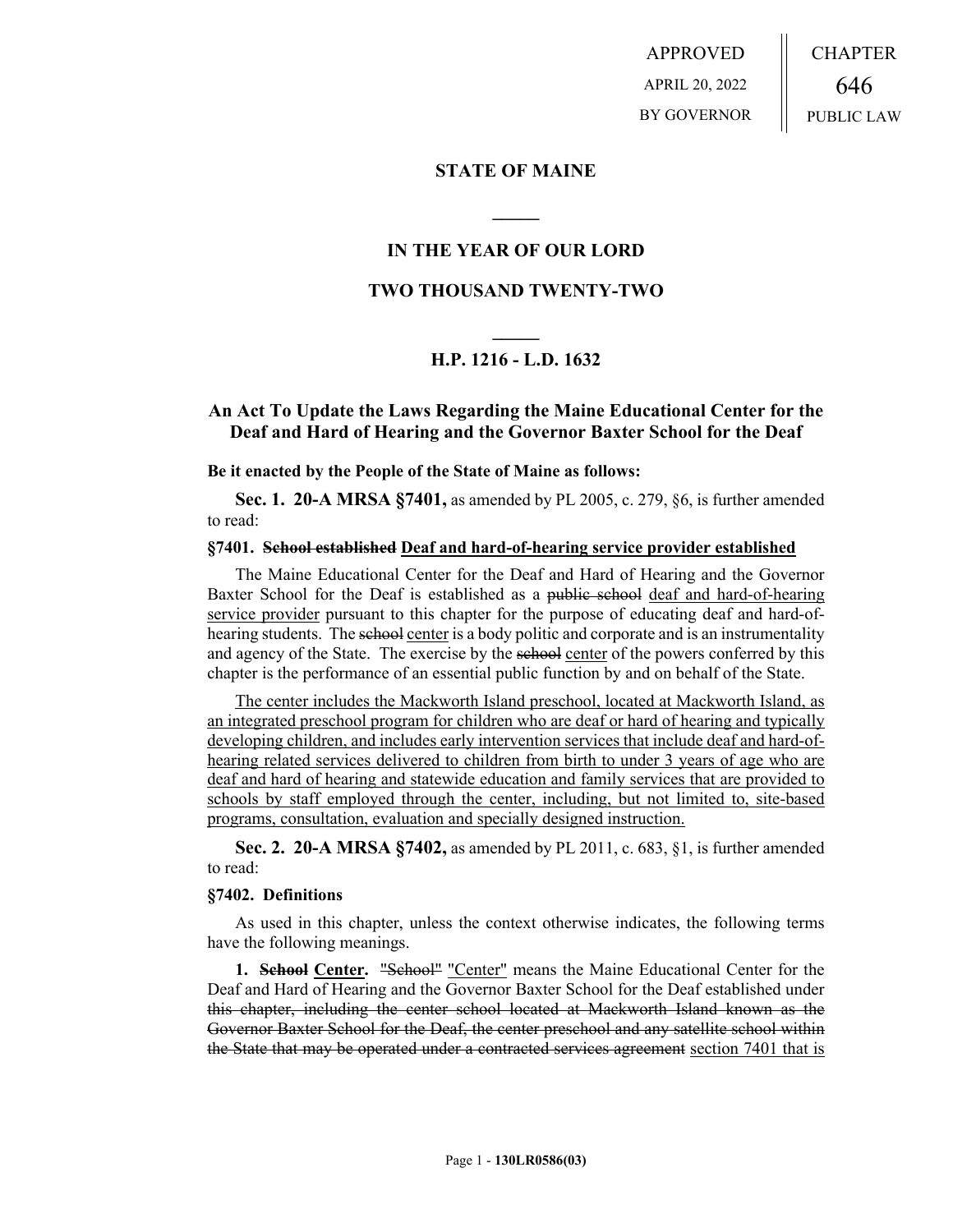responsible for operating the Mackworth Island preschool, early intervention services and statewide education and family services.

2. School Center board or board. "School Center board" or "board" means the School Board of the Maine Educational Center for the Deaf and Hard of Hearing and the Governor Baxter School for the Deaf.

**2-A. Early intervention and family services program.** "Early intervention and family services program" means a program that assists in providing early intervention services to children from birth to under 3 years of age who are deaf or hard of hearing within the State in accordance with a memorandum of understanding with the department and in collaboration with the State's intermediate educational unit.

**3. Sending school.** "Sending school" means any school administrative unit that has a student in attendance at the center school or at a satellite school Mackworth Island preschool or a site-based program.

**4. Executive director.** "Executive director" means the Executive Director of the Maine Educational Center for the Deaf and Hard of Hearing and the Governor Baxter School for the Deaf.

**5. Center school.** "Center school" means the kindergarten to grade 12 programs established and operated by the Maine Educational Center for the Deaf and Hard of Hearing and the Governor Baxter School for the Deaf at the Governor Baxter School for the Deaf located at Mackworth Island or at a location determined by the school board in accordance with section 7407, subsection 17.

**5-A. 504 plan.** "504 plan" means a program developed pursuant to Section 504 of the federal Rehabilitation Act of 1973, Public Law 93-112.

**5-B. Host school.** "Host school" means the school administrative unit at which a sitebased program is located.

**5-C. Room and board.** "Room and board" means food and residence provided to a student.

**6. Satellite school.** "Satellite school" means the programs, including a residential program, day school programs, early childhood programs and outreach programs, that are located near the population centers of deaf and hard-of-hearing students within the State established by the School Board of the Maine Educational Center for the Deaf and Hard of Hearing and the Governor Baxter School for the Deaf.

**6-A. Site-based program.** "Site-based program" means an inclusive deaf education classroom or classrooms embedded in a general education setting, operating through a memorandum of understanding between the center and a host school.

**7. Statewide educational education and family services or outreach.** "Statewide educational education and family services" or "outreach" means consultation services provided to families of children from birth to 5 years of age who are deaf or hard-of-hearing students and consulting services to school administrative units that serve school-age deaf or hard-of-hearing children educational outreach services, resources and information that are provided by staff employed through the center to children who are deaf or hard of hearing, from 3 through 22 years of age, their families and schools throughout the State, including students at site-based programs. These services may include, but are not limited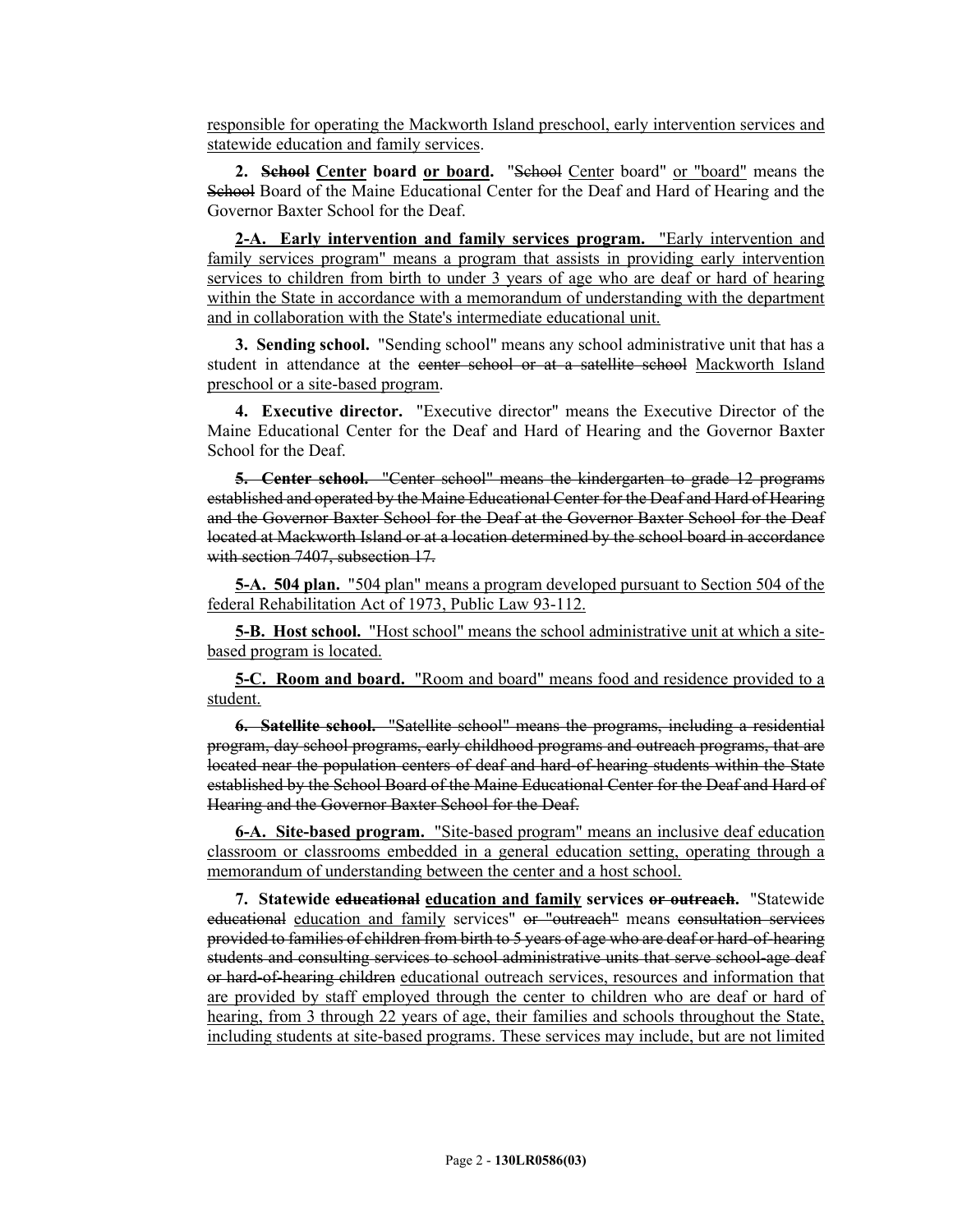to, specially designed instruction, consultation, evaluation, speech therapy, socialemotional programming, site-based programs and involvement with a 504 plan or an individualized education program plan, family programming and interpreting referral services.

**8. Statewide resource center.** "Statewide resource center" means the information and referral services provided by the library at the center school and the distance education program and the community education program offered at the center school.

**9. Center Mackworth Island preschool.** "Center Mackworth Island preschool" means the preschool program established located at Mackworth Island and operated by the Maine Educational Center for the Deaf and Hard of Hearing and the Governor Baxter School for the Deaf at the Governor Baxter School for the Deaf.

**Sec. 3. 20-A MRSA §7403,** as amended by PL 2013, c. 552, §1, is repealed.

**Sec. 4. 20-A MRSA §7404,** as amended by PL 2011, c. 683, §3, is further amended to read:

### **§7404. Funding; and tuition for Mackworth Island preschool and site-based programs**

The following provisions apply to funding for and tuition to the sehool Mackworth Island preschool, early intervention services for children from birth to under 3 years of age who are deaf and hard of hearing and statewide education and family services, including site-based programs.

**1. Funding of the Mackworth Island preschool.** Students from this State may attend the center school Mackworth Island preschool free of tuition and room and board expense. Funding for these students is provided by legislative appropriation or allocation based on the services necessary, including room and board, to satisfy the individualized education programs of the students enrolled in the center school Mackworth Island preschool. Funding must support maintenance of the center school Mackworth Island preschool and that portion of the island used by the center school, security, outreach services, adult education, access to the education network of Maine and operations of the center school, including the residential program, parent-infant program, preschool program and communication garden program Mackworth Island preschool. Funding must also support maintenance and operations of any satellite school.

**2. Out-of-state tuition; site-based programs.** Students from other states and countries who meet enrollment criteria and receive approval from the host school may attend the school a site-based program on a space-available basis by paying the cost of tuition, fees and room and board as established by the school center board.

**3. In-state tuition; site-based programs.** The sending school shall pay tuition to the host school and any additional costs for the individualized education program services and evaluations that are not specific to deaf and hard-of-hearing students and not otherwise covered by funding through the center. Funding for the individualized education services at the site-based program must be provided by legislative appropriation or allocation based on the services necessary to satisfy the individualized education program for deaf and hardof-hearing students in accordance with section 7405-D.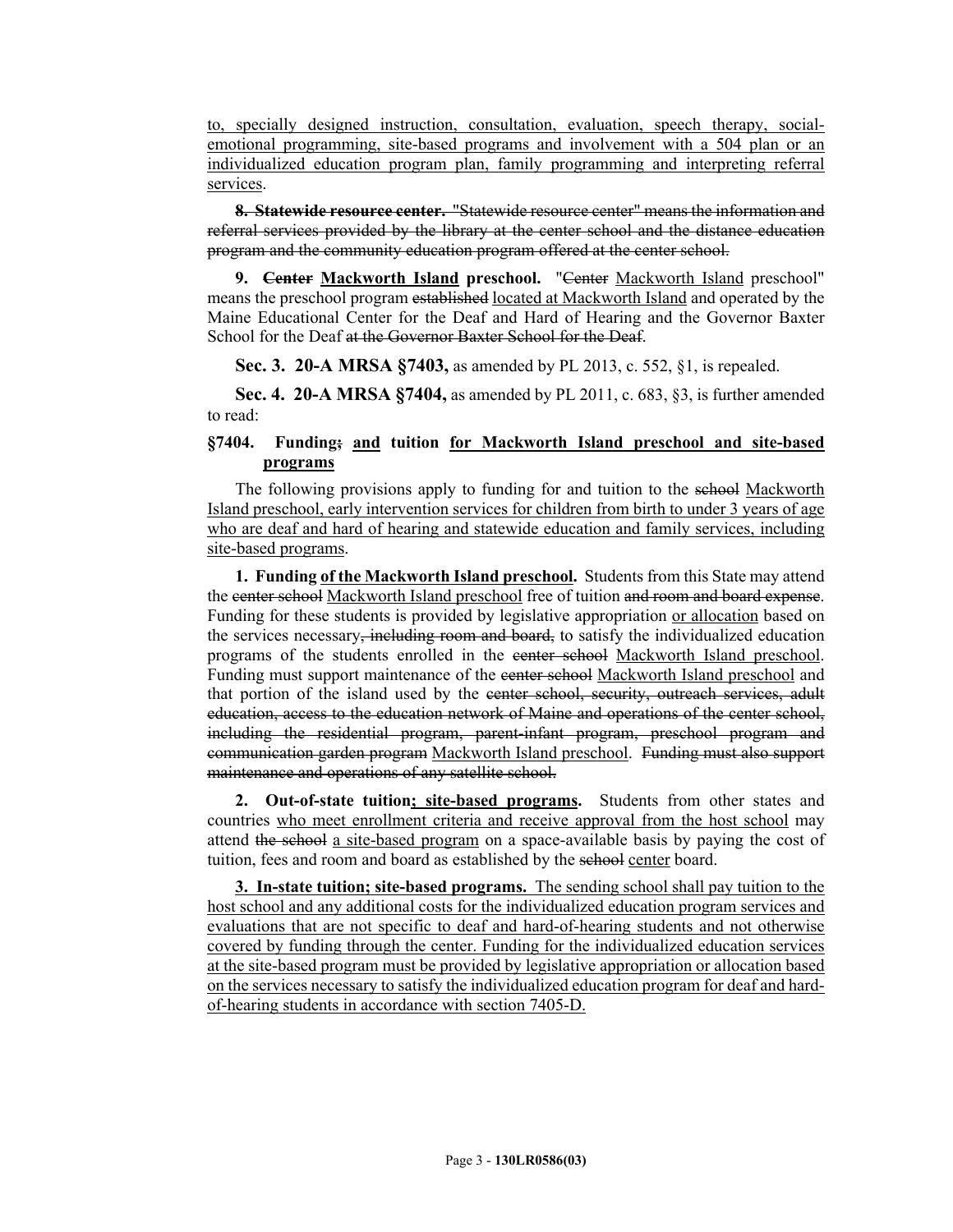**4. Room and board.** The center shall pay the room and board costs for each student placed in a site-based program in grades 9 to 12, and grade 8 on a case-by-case basis, whose full-time residence is more than a 50-mile one-way commute from the site-based program. The costs must be paid using funds appropriated or allocated by the State in accordance with a memorandum of understanding between the host school and the center.

**Sec. 5. 20-A MRSA §7405-A,** as enacted by PL 2013, c. 552, §3, is repealed.

**Sec. 6. 20-A MRSA §7405-B** is enacted to read:

# **§7405-B. Early intervention services**

**1. Provision of early intervention services.** The State's intermediate educational unit is responsible for the provision of early intervention services for children from birth to under 3 years of age who are deaf or hard of hearing.

**2. Responsibility for early intervention services.** The center is responsible for the following early intervention services for children from birth to under 3 years of age who are deaf or hard of hearing in collaboration with the State's intermediate educational unit through a memorandum of understanding with the department:

A. Statewide coordination of early intervention specialists, including but not limited to teachers of deaf students, speech-language pathologists, special education providers and occupational therapists specializing in deafness;

B. Special instruction through primary service delivery;

C. Consultations; and

D. Family training in American Sign Language and cued language.

**3. Supports.** The center is responsible for providing the following support to the State's intermediate educational unit:

A. Statewide coordination of hearing assistive technology;

B. Statewide coordination of American Sign Language interpreting services and cued speech transliteration services; and

C. Assistance with the coordination of referrals, pursuant to Part C of the federal Individuals with Disabilities Education Act, Public Law 91-230, to the State's intermediate educational unit for children who are deaf or hard of hearing.

**Sec. 7. 20-A MRSA §7405-C** is enacted to read:

# **§7405-C. Mackworth Island preschool**

**1. Free, appropriate public education responsibility.** The State's intermediate educational unit is responsible for providing a free, appropriate public education pursuant to chapter 301 and Part B of the federal Individuals with Disabilities Education Act, Public Law 91-230, for deaf and hard-of-hearing students attending the Mackworth Island preschool.

**2. Responsibility for Mackworth Island preschool.** The center is responsible for the following services, required pursuant to Section 1419 of the federal Individuals with Disabilities Education Act, for deaf and hard-of-hearing students attending the Mackworth Island preschool: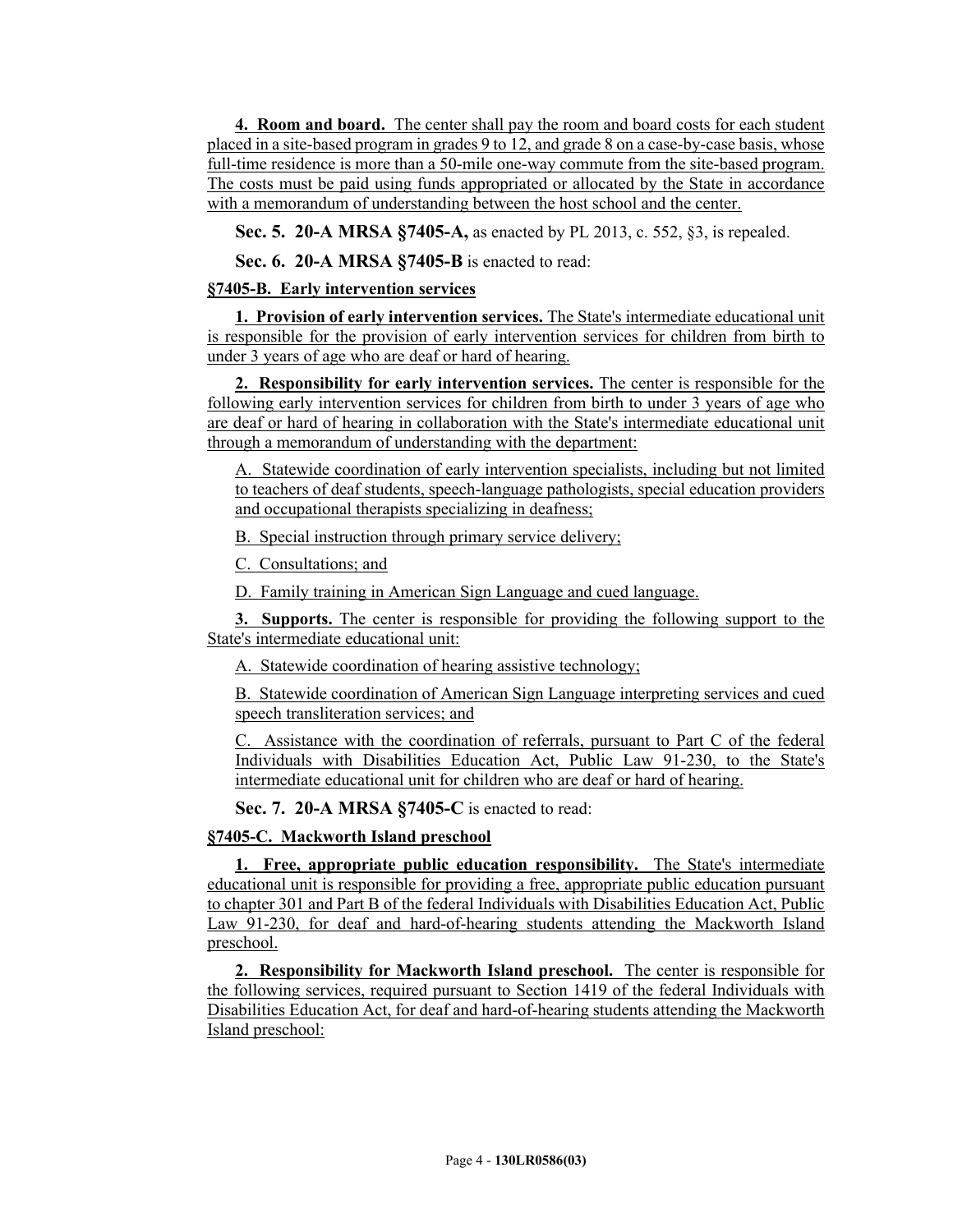A. Specially designed instruction;

B. Speech-language therapy, including listening and spoken language services;

C. Audiology services in conjunction with the student's managing audiologist;

D. Occupational therapy;

E. Social work services;

F. American Sign Language interpreting;

G. Cue transliteration services for educational programming;

H. Transition planning;

I. Extended school year services;

J. Remote hearing technology services designed for educational use;

K. Acoustic consultation, including measurement of unoccupied classroom noise levels and observation of the environment, in order to make recommendations for acoustically appropriate treatment;

L. Educational technician services in general education classes;

M. Evaluations for the following:

(1) American Sign Language services;

(2) Occupational therapy;

(3) Speech-language therapy;

(4) Psychoeducational services;

(5) Academic achievement services; and

(6) Functional listening services;

N. Observations in the learning environment; and

O. Behavioral support services and planning, including functional behavioral evaluations and behavior intervention plans.

**Sec. 8. 20-A MRSA §7405-D** is enacted to read:

### **§7405-D. Statewide education and family services; site-based programs**

**1. Free, appropriate public education responsibility.** The school administrative unit is responsible for providing a free, appropriate public education pursuant to chapter 301 and Part B of the federal Individuals with Disabilities Education Act, Public Law 91-230, for deaf and hard-of-hearing students at that school administrative unit receiving services delivered by the center. When a student attends a site-based program, the student's sending school is responsible for providing a free, appropriate public education as required under Part B of the federal Individuals with Disabilities Education Act, Public Law 91-230.

**2. Responsibility for statewide education and family services.** Responsibility for providing statewide education and family services pursuant to Part B of the federal Individuals with Disabilities Education Act, Public Law 91-230, is as follows:

A. The center is responsible for: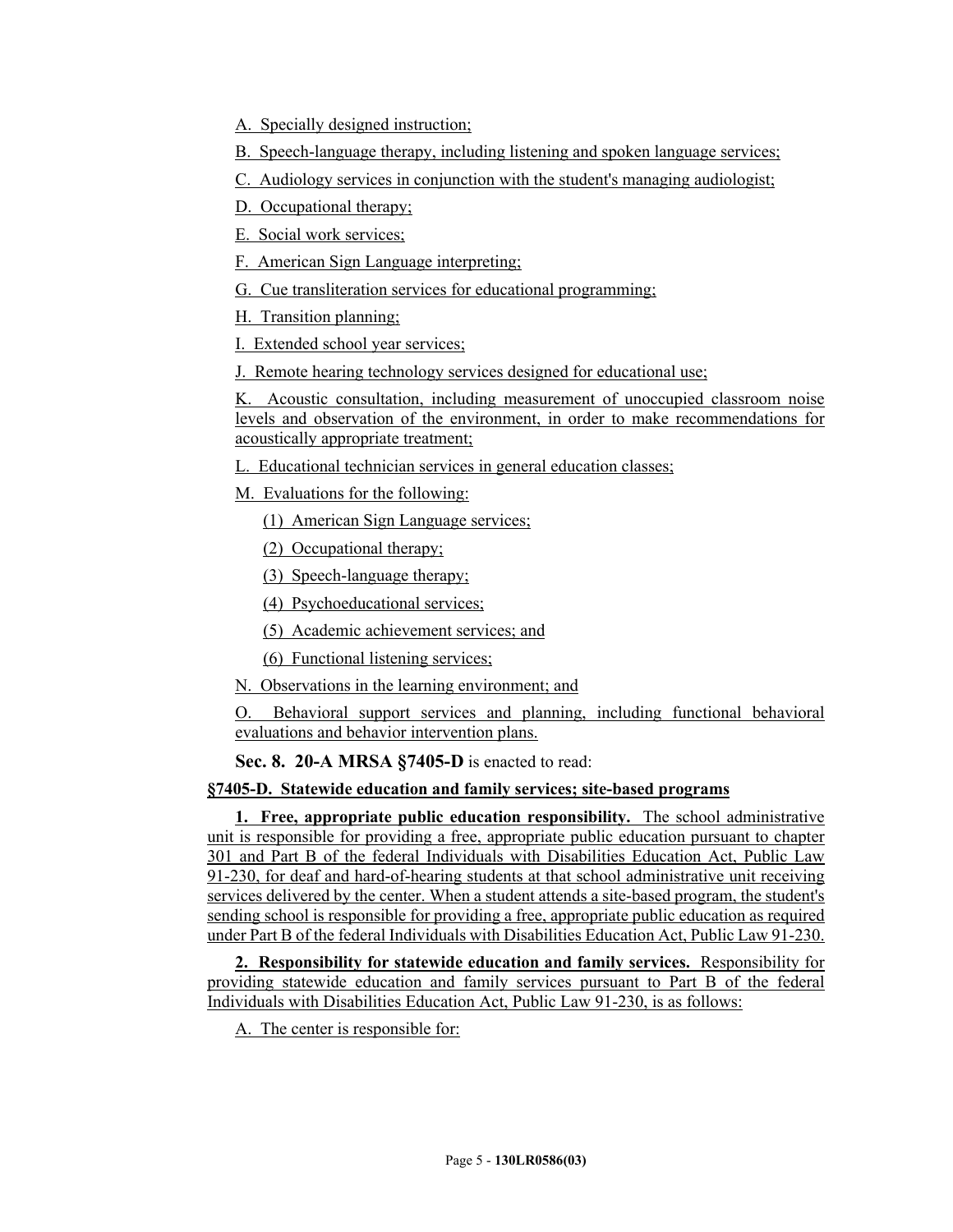(1) Any specially designed instruction. The center shall ensure staffing to support a child's individualized education program services;

(2) Any speech-language services. The center shall ensure staffing for speechlanguage consultation services;

(3) Any consultation services, including but not limited to consultations with teachers of deaf students, speech-language pathologists, special education providers, American Sign Language specialists, interpreters and social workers;

(4) Parent training and counseling in American Sign Language and cued language;

(5) Evaluations in speech language, functional listening and American Sign Language;

(6) Statewide coordination of hearing assistive technology;

(7) Statewide coordination of American Sign Language interpreting services and cued speech transliteration services;

(8) Statewide social-emotional programming; and

(9) Behavioral analysis provided by or performed under the supervision of a person certified by a national board of behavior analysts; and

B. The sending school is responsible for:

(1) American Sign Language interpreting services and cued speech transliteration services in the sending school's district for students; and

(2) Transportation to and from extracurricular events hosted by the center.

**3. Responsibility for services at site-based programs; center.** The center is responsible for providing the following services at site-based programs that are specific to deaf and hard-of-hearing students:

A. The costs of transportation and other related services as defined by section 7001, subsection 4-B, including the following related services:

(1) Speech-language therapy, including listening and spoken-language services;

(2) Audiology services in conjunction with the student's managing audiologist;

(3) Occupational therapy;

(4) Transportation for students attending site-based programs from towns other than the host school towns;

(5) American Sign Language interpreting services for educational programming;

(6) Extended school year services;

(7) Evaluation for the following:

(a) Occupational therapy services;

(b) Speech-language therapy;

(c) American Sign Language services;

(d) Psychoeducational services;

(e) Academic achievement services; and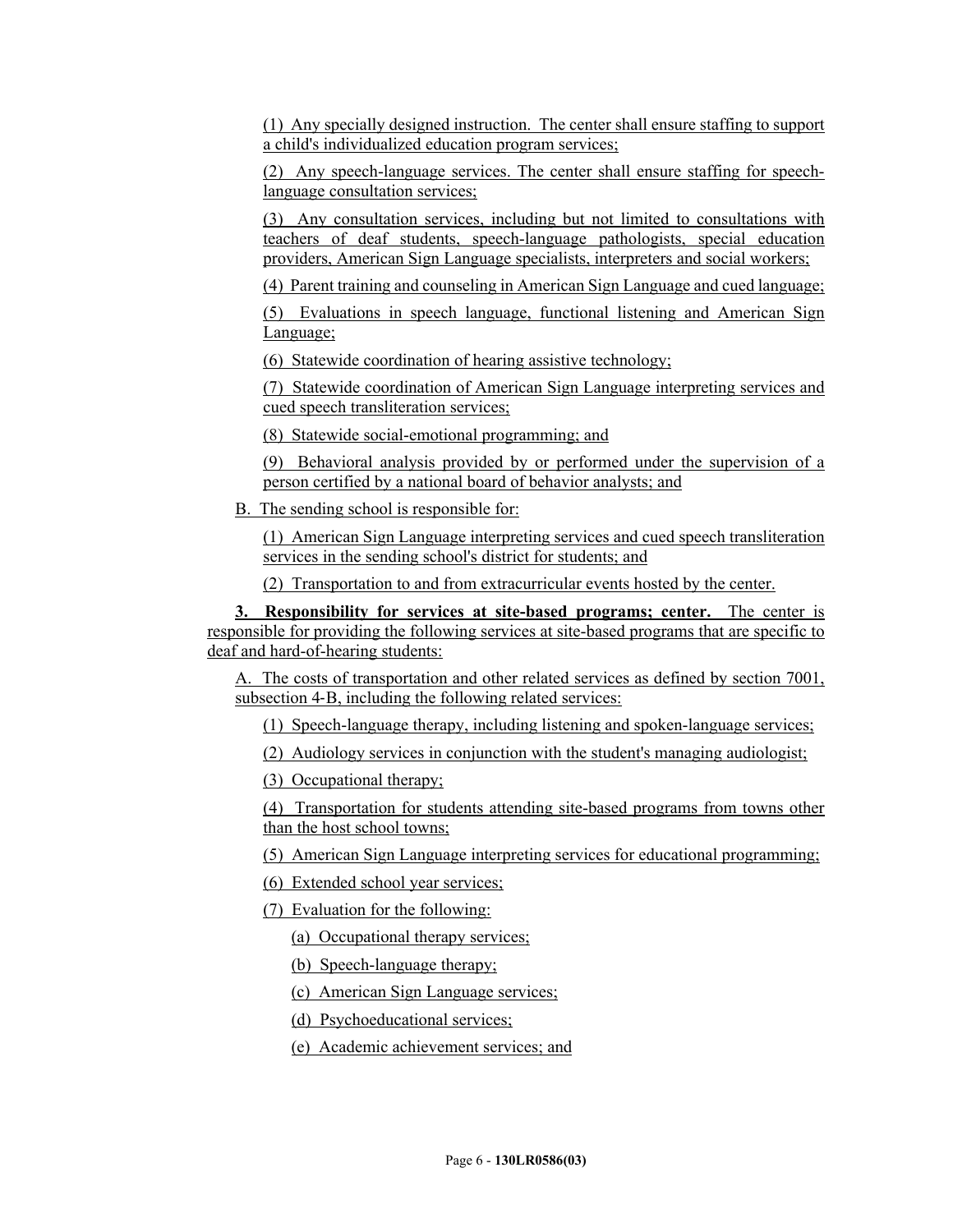(f) Functional listening services;

(8) Observations in the learning environment;

(9) Behavioral support services and planning, including functional behavioral evaluations and behavior intervention plans;

(10) Specially designed instruction;

(11) Social work services;

(12) Behavioral analysis provided by or performed under the supervision of a person certified by a national board of behavior analysts;

(13) Cued speech transliteration services for educational programming;

(14) Transition planning;

(15) Remote hearing technology services designed for educational use;

(16) Acoustic consultation, including measurement of unoccupied classroom noise levels and observation of the environment, in order to make recommendations for acoustically appropriate treatment;

(17) Educational technician services in general education classes;

(18) Social-emotional programming; and

(19) Boarding for high school students.

The center shall pay the room and board costs for each student who is eligible for room and board and placed in a high school site-based program through funds appropriated by the State.

**4. Responsibility for services at site-based programs; sending school.** The sending school is responsible for providing any special education or related services not listed in subsection 3, paragraph A necessary for the provision of a free and appropriate education at a site-based program, including but not limited to:

A. Physical therapy and physical therapy evaluations; and

B. Extracurricular activities, including but not limited to fees, interpreting services and transportation costs when no accommodations are listed on the individualized education program for that student.

Beginning in the 2022-2023 school year, the costs of related services not listed in this subsection are the responsibility of the sending school.

**5. State and federal educational services requirements.** The Mackworth Island preschool, statewide education and family services and site-based programs must comply with all standards for state public schools and must comply with all federal and state laws and department rules for the provision of educational services to children with disabilities.

**Sec. 9. 20-A MRSA §7405-E** is enacted to read:

### **§7405-E. Placement; Mackworth Island preschool and site-based programs**

Beginning in the 2022-2023 school year, the following provisions apply to student placement.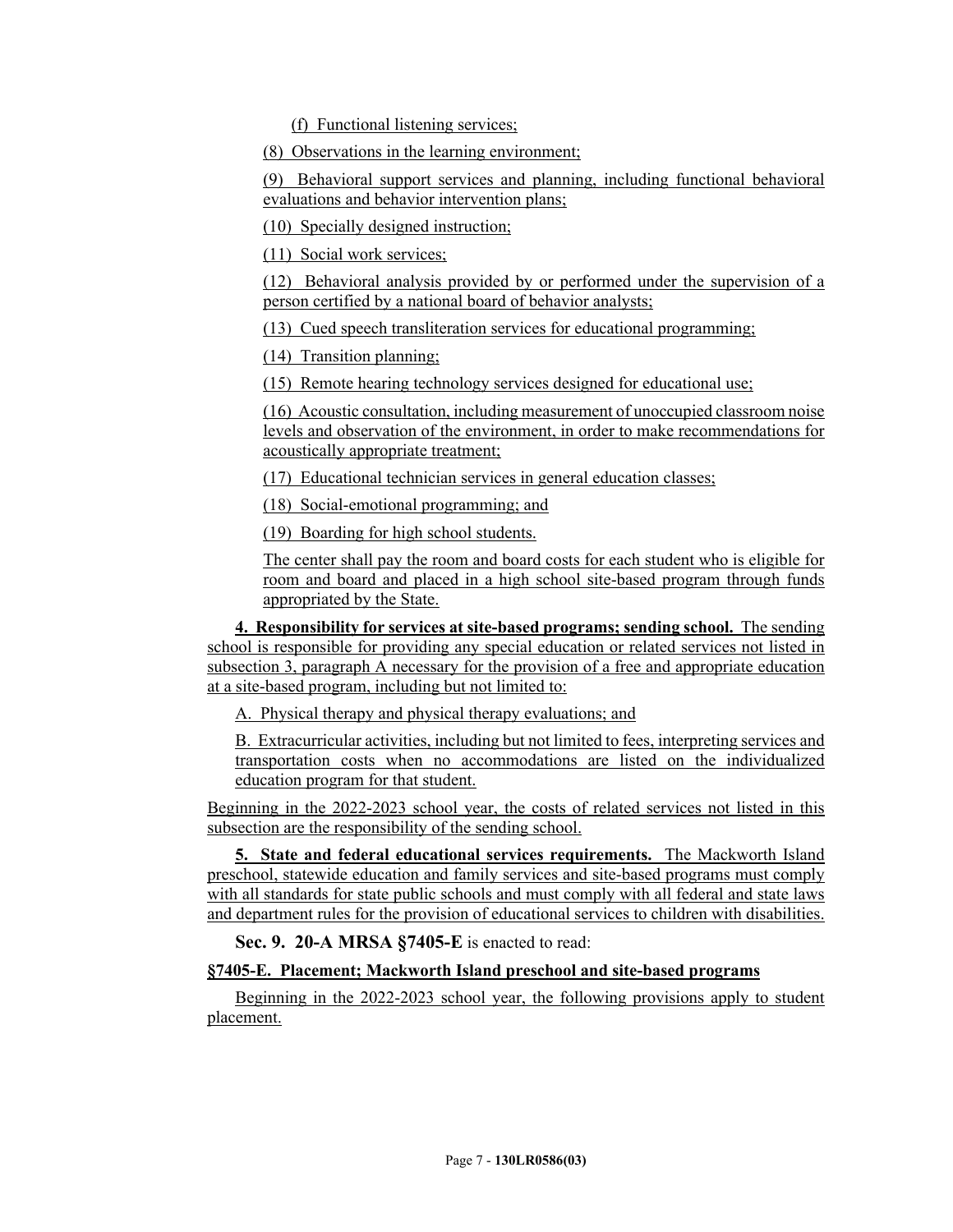**1. Placement.** The State's intermediate educational unit or the school administrative unit in which a deaf or hard-of-hearing student resides is responsible for providing a free, appropriate public education pursuant to chapter 301 for a student placed in the Mackworth Island preschool program or a site-based program and for providing statewide education and family services. An individualized education program or 504 plan team for a school administrative unit or Child Development Services System regional site under section 7209 in which a deaf or hard-of-hearing student resides is responsible for the placement decision for that student. When the Mackworth Island preschool or a site-based program is being considered as a placement for a student, the school administrative unit or Child Development Services System regional site administrator shall invite the center's administrator, or the administrator's designee, and the host school's special education director, or the director's designee, to attend the individualized education program or 504 plan team meeting at which the placement is being considered. In collaboration with the student's individualized education program or 504 plan team, the administrator and the host school's director are responsible for determining if the child's needs can be served within the existing deaf education site-based program in accordance with the enrollment criteria established through the memorandum of understanding between the center and the host school.

**Sec. 10. 20-A MRSA §7406,** as amended by PL 2005, c. 279, §8, is further amended to read:

#### **§7406. School board Board**

The School Board of the Maine Educational Center for the Deaf and Hard of Hearing and the Governor Baxter School for the Deaf is established as the policy-making authority and the governing body of the school center.

**1. Membership.** In appointing members to the school center board, the Governor shall give proper consideration to achieving statewide geographical representation, cultural equity and gender equity. In appointing voting members to the sehool center board, the Governor shall select nominees with experience or special knowledge in one or more of the following areas: law, finance, organizational issues, management, education, human resources and collective bargaining. The sehool center board and interested parties may submit a list of recommended candidates to the Governor to aid in making appointments of voting and nonvoting members. The appointments of voting members made by the Governor are subject to review by the joint standing committee of the Legislature having jurisdiction over education matters and subject to confirmation by the Legislature. The appointments of nonvoting members made by the Governor are not subject to review by the joint standing committee of the Legislature having jurisdiction over education matters or subject to confirmation by the Legislature. The Governor shall appoint the school center board consisting of 15 voting members and 2 nonvoting members as follows:

A. Four parents of students who are deaf or hard-of-hearing, including a minimum of one parent with a child enrolled in the residential site-based program and one parent with a child receiving service from the school's center's outreach program;

B. Three deaf representatives of the State's deaf community;

C. Eight members of the general public, at least 2 of whom must have expertise in deaf education; and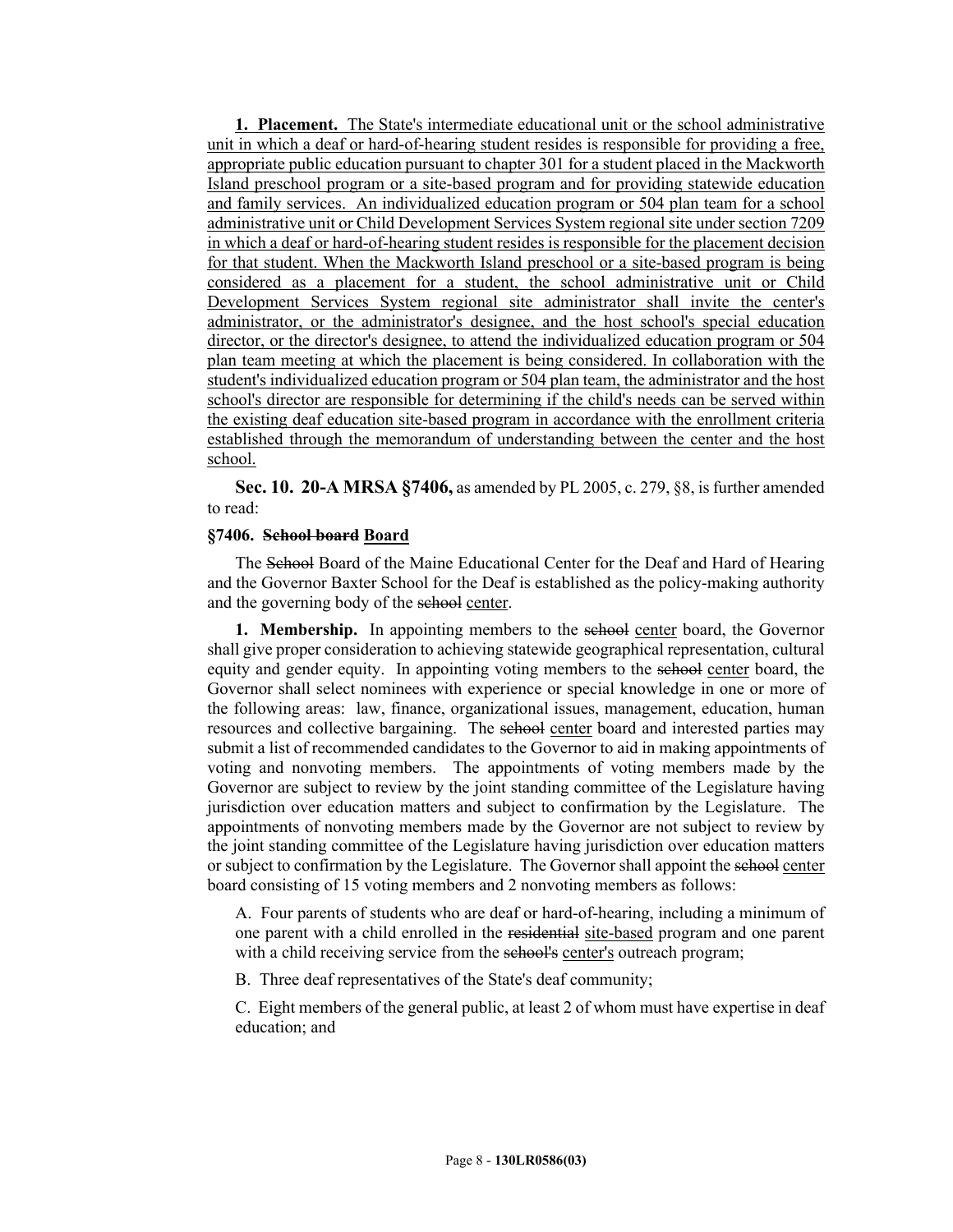F. Two students, one who attends the school a site-based program and one who receives outreach services, both of whom are nonvoting members and who may not participate as board members in executive sessions or receive materials as board members from executive sessions.

**2. Chair.** The school center board shall choose annually one of its members to serve as chair.

**3. Meetings.** The school center board shall meet at regular intervals determined by the board.

**4. Quorum.** Each voting member of the school center board is entitled to one vote. A majority of voting members of the school center board constitutes a quorum for the transaction of any official business.

**5. Terms of voting members.** The terms of the voting members of the school center board are for 3 years, unless otherwise designated, and are staggered with 1/3 of the voting members appointed each year. Members may be appointed for consecutive terms.

**6. Terms of nonvoting members.** The terms of the nonvoting student members, pursuant to subsection 1, paragraph F, must be determined by the school center board.

**7. Expenses.** Voting members of the school center board must be compensated according to the provisions of Title 5, chapter 379.

**Sec. 11. 20-A MRSA §7407,** as amended by PL 2017, c. 413, §§1 and 2, is further amended to read:

#### **§7407. Powers and duties of school board**

The powers and duties of the school center board include the following.

**1. Policies.** The school board shall develop and adopt policies and rules necessary for the operation of the school Mackworth Island preschool, site-based programs, early intervention services for children from birth to under 3 years of age who are deaf or hard of hearing and statewide education and family services.

**2. Selection of executive director.** The selood board shall hire an executive director.

**3. Administration.** The sehool board shall oversee the administration of the center school and any satellite school, including the hiring of academic, residential, outreach and support staff of the center school; administrative, professional and support staff for the early intervention and family services program for children from birth to under 3 years of age who are deaf or hard of hearing; statewide education and family services; the Mackworth Island preschool and site-based programs; and the approval of contracts for those providing boarding services to eligible students.

**3-A. Employee retirement plan.** Employees of the school center are state employees for purposes of Title 5, chapters 421 and 423, unless a decision is made pursuant to a collective bargaining agreement or is otherwise made consistent with applicable law other than Title 5, section 18201 to provide for retirement coverage in some way other than as state employees in the Maine Public Employees Retirement System regular retirement plan. The school board shall consult with the Executive Director of the Maine Public Employees Retirement System in proposing any change to the Maine Public Employees Retirement System retirement status of school center employees. The school board shall provide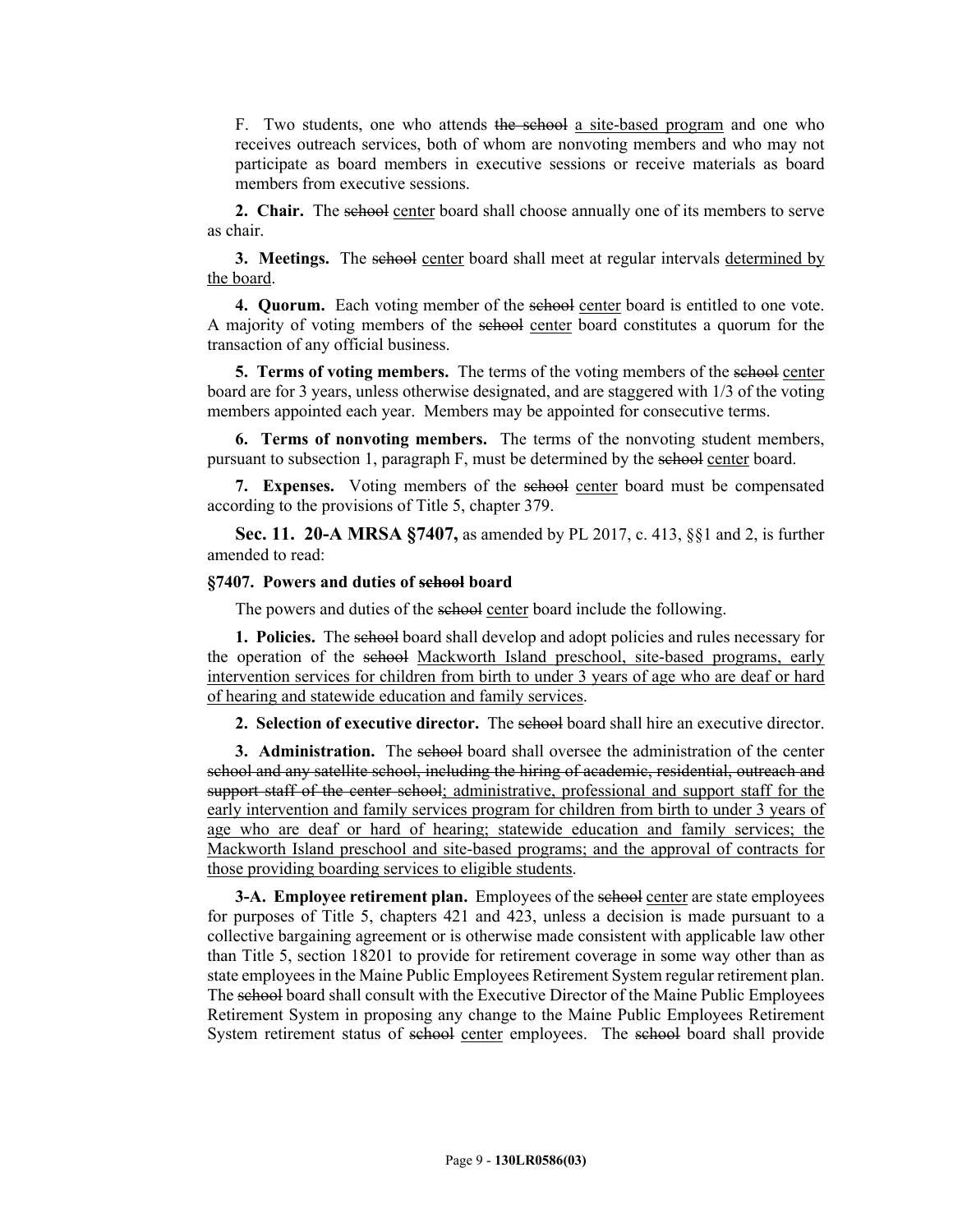certification to the Maine Public Employees Retirement System of any decision to provide retirement coverage in some way other than as state employees at least 60 days prior to any change in retirement coverage. Any decision that removes sehool center employees from the definition of "state employee" as provided in Title 5, section 17001, subsection 40 is irrevocable unless changed by law.

4-A. Budget development. The school board shall, with the aid of the executive director and staff the center's director of operations, prepare an annual budget for the operation of the school center and exercise budgetary responsibility. The school board shall allocate for expenditure by the school center and programs under its jurisdiction all the resources available for the operation of the school center and its programs.

**4-B. Budget presentation.** Annually, not later than January 1st, in addition to complying with the provisions of Title 5, sections 1665 and 1666, the sehool board shall present the budget for the Maine Educational Center for the Deaf and Hard of Hearing and the Governor Baxter School for the Deaf to the Governor and the Legislature for review by the commissioner and the joint standing committee of the Legislature having jurisdiction over education matters. Beginning for fiscal year 2013-14, the budget must be presented in a cost center summary budget format pursuant to section 1485, subsection 1, paragraph A and must include specific budget information, including revenues and expenditures, for the center school, the center preschool and statewide educational services or outreach early intervention and family services program for children from birth to under 3 years of age who are deaf or hard of hearing, Mackworth Island preschool, site-based programs and statewide education and family services. Revenue sources must include revenue received through state appropriation pursuant to section 7404, as well as fees and other revenues collected from school administrative units. The school board shall provide a detailed accounting of the fees and other revenue collected from each school administrative unit and the services provided to each unit. A liability or obligation may not be incurred under this chapter beyond the amount approved in the administrative operating budget. The school board may make expenditures only in accordance with allocations approved by the Legislature. Any balance of an allocation or subdivision of an allocation made by the Legislature for the school center that at the time is not required for the purpose named in the allocation or subdivision may be transferred prior to the closing of the books for the fiscal year to any other allocation or subdivision of any allocation made by the Legislature for the use of the school center for the same fiscal year. The transfer is subject to review by the joint standing committee of the Legislature having jurisdiction over appropriations and financial affairs. Financial statements describing the transfer must be submitted by the school center board to the Office of Fiscal and Program Review 30 days before the transfer is implemented. In case of extraordinary emergency transfers, the 30-day prior submission requirement may be waived by vote of the committee. These financial statements must include information specifying the accounts that are affected, the amounts to be transferred, a description of the transfer and a detailed explanation of the reason the transfer is needed.

**5. Financial management.** The school board may accept donations, bequests or other forms of financial assistance for any educational purpose from a public or private source and shall comply with rules and regulations governing grants from the Federal Government or from any other source.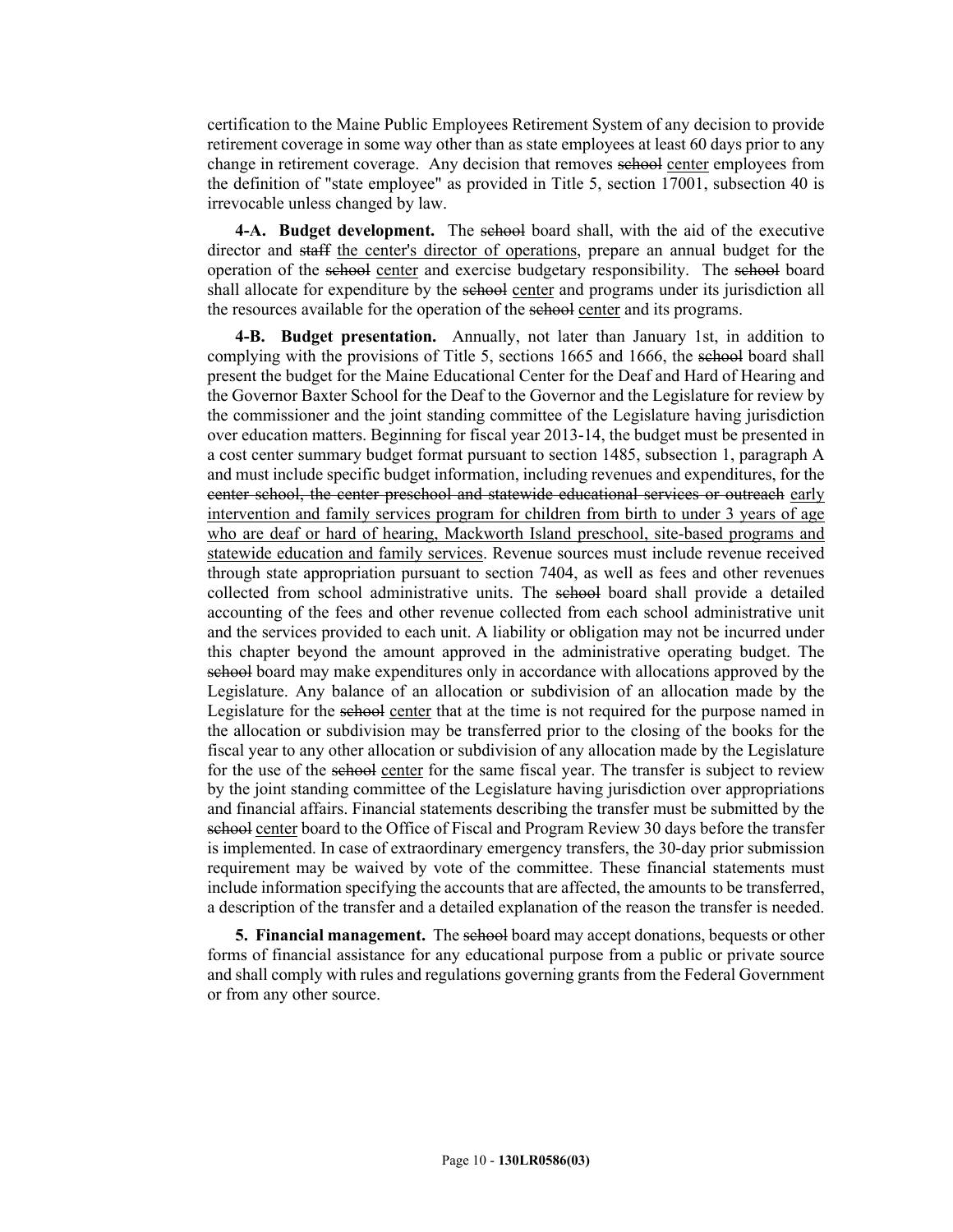**6. Collection of fees.** The school board may charge service and rental fees for use of facilities of the sehool center. Except as provided in subsections 12–A and 12–B, any funds received for service and rental fees must be retained by the school center.

**7. Indemnification.** The school board shall indemnify the employees and other agents of the school center and purchase and maintain insurance to indemnify those persons to the extent provided in Title 13-B, section 714. The school board may indemnify members of the school board.

**8. Bonds.** The sehool board shall require security for the faithful performance of duties by employees and other agents of the sehool center who are entrusted with the custody of the school securities or authorized to disburse the funds of the school center. The security must consist of a bond, either a blanket bond or individual bond with a surety bond, or bonds having a minimum limitation of \$100,000 coverage for each insured person. The expense of a bond is assumed by the school center.

**9. Property management.** The sehool board may acquire by purchase any property, lands, buildings, structures, facilities or equipment and make improvements to facilities necessary to fulfill the purposes of this chapter. The State retains ownership of Mackworth Island and the school facilities. Notwithstanding section 7403, the school The board may make alternative plans regarding the location of the school center.

**10. Island access.** The sehool board shall consult annually with the Department of Agriculture, Conservation and Forestry, Bureau of Parks and Lands on public access and management of that portion of Mackworth Island under the jurisdiction of that bureau.

**11. Certificates and diplomas.** The school board shall offer courses of study and grant diplomas and certificates on completion of courses of study. This granting of diplomas and certificates may be done in cooperation with the sending school.

**12. Contracts and agreements.** The sehool board may enter into any contracts and agreements, to the extent that funds are available, in the execution of its powers under this chapter.

**12-A. Lease of school property.** The Department of Administrative and Financial Services may enter into lease agreements consistent with the deed of gift from Governor Percival Baxter and in accordance with state law and policy on the lease of state-owned facilities, including but not limited to the provisions of Title 5, chapter 154. Any funds received pursuant to this subsection must first be applied in accordance with Title 5, section 1784. Any excess revenue above the requirements of Title 5, section 1784 may be retained by the Maine Educational Center for the Deaf and Hard of Hearing and the Governor Baxter School for the Deaf to be applied to statutorily authorized programs.

**12-B. Lease of school property to State's protection and advocacy agency.** The Department of Administrative and Financial Services may enter into lease agreements in accordance with state law and policy on the lease of state-owned facilities, including but not limited to the provisions of Title 5, chapter 154, to lease school property to the protection and advocacy agency for persons with disabilities designated pursuant to Title 5, section 19502. Any funds received pursuant to this subsection must first be applied in accordance with Title 5, section 1784. Any excess revenue above the requirements of Title 5, section 1784 may be retained by the school center to be applied to statutorily authorized programs.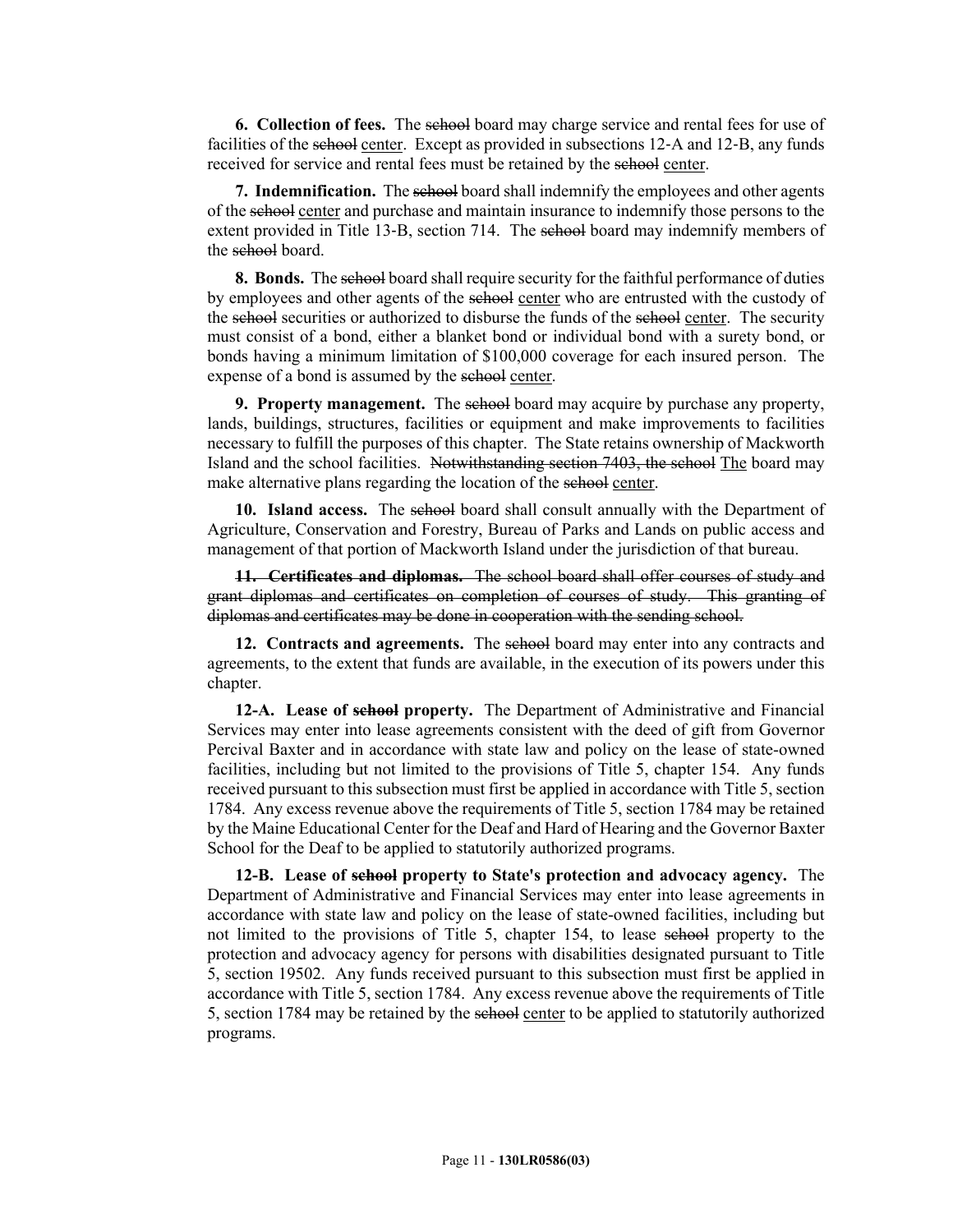**13. Delegation.** The school board may delegate duties and responsibilities as necessary for the efficient operation of this chapter.

**14. Criteria for enrollment.** The school board shall establish and disseminate to school administrative units the criteria to be used in determining eligibility of applicants for enrollment in the center school Mackworth Island preschool and site-based programs. Individual memoranda of understanding may be established to further define enrollment criteria for specific site-based programs.

**15. Student conduct.** The school board shall prepare and adopt procedures and rules to ensure the smooth operation of student conduct standards. All students attending sitebased programs are, at all times, subject to the rules of the host school. Discipline of program students must comply with the host school policy and the requirements of the federal Individuals with Disabilities Education Act and the department's rules adopted pursuant to Title 20-A, chapters 301 and 303. Representatives of the sending school must be notified by staff of the center or host school of disciplinary actions that may impact a student's individualized education program.

**16. Individualized education programs, standards and measurements.** The school board shall ensure that services required to meet the individualized education program for each student are provided by the school. The school board shall establish standards and methods of measuring progress in the levels of academic achievement for students who participate in the school in accordance with the statewide system of learning results established under section 6209. The school board shall also establish standards and methods of measuring progress in the professional development of teachers who participate in school programs. The school board shall assess students and teachers according to those standards and measurements.

**17. School programs.** The school board may create, maintain and expand center school programs and programs for children and families that may be served by the school at any satellite school, through statewide educational services and through the statewide resource center. For the 2000-01 and 2001-02 school years only, the residential program at the Governor Baxter School for the Deaf located on Mackworth Island is limited to enrolling up to 20 students who are deaf or hard-of-hearing. The superintendent may request that the commissioner approve a waiver of the residential enrollment limit and establish additional placements for students in the residential program at the Governor Baxter School for the Deaf located on Mackworth Island; the commissioner may approve those placements on a case-by-case basis and only if the individual education plan of the prospective student who is deaf or hard-of-hearing requires placement in a residential program. Beginning with the 2002-03 school year, the school board shall establish a satellite school program that offers an array of educational programs that provide students who are deaf or hard-of-hearing with geographically convenient access to placement options that may be required by their individualized education program.

**17-A. Additional programs.** The board may create, maintain and expand site-based programs for deaf and hard of hearing children and families as needed to meet the needs of deaf and hard of hearing children statewide.

**18. Fees and charges.** The school board shall establish and collect necessary fees and set policies relating to other appropriate charges for students. The school board shall annually submit a schedule of fees to be charged to school administrative units for each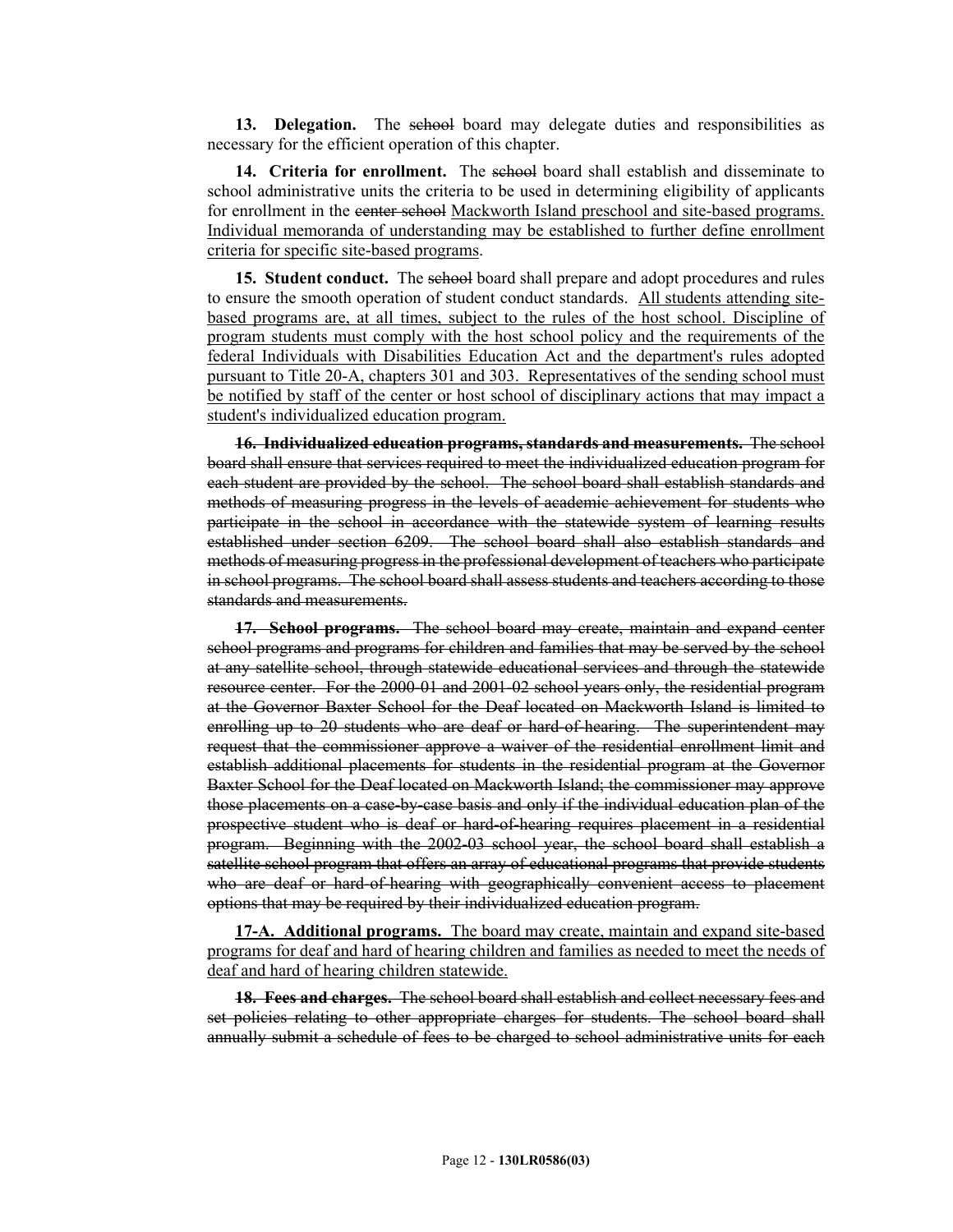service provided by the Maine Educational Center for the Deaf and Hard of Hearing and the Governor Baxter School for the Deaf to the Governor. A detailed accounting of fees collected from each unit and the services provided, including statewide educational services or outreach, must be included in the presentation of the budget pursuant to subsection 4-B.

**19. Report.** The school board shall report annually to the Governor, the joint standing committee of the Legislature having jurisdiction over education matters and the commissioner on the general status of the finances and operations of the sehool center, including the center school programs and any satellite school Mackworth Island preschool program, early intervention and family services program and statewide education and family services, including site-based programs, the status of the professional qualifications of the school center board members and the results of the assessments required by subsection 16 and the general status of the school center and shall provide an annual financial audit conducted by an independent auditor.

**Sec. 12. 20-A MRSA §7408,** as amended by PL 2015, c. 494, Pt. A, §12, is further amended to read:

#### **§7408. Powers and duties of executive director**

The powers and duties of the executive director include the following.

**1. Staff and administration.** The executive director shall hire staff and administer school center operations.

**2. Enrollment.** The executive director shall work with school administrative units, pursuant to section 7405‑A 7405-E, to enroll students.

**Sec. 13. 20-A MRSA §7409,** as enacted by PL 1995, c. 676, §5 and affected by §13, is repealed.

**Sec. 14. 20-A MRSA §7411,** as enacted by PL 1999, c. 401, Pt. JJJ, §1, is amended to read:

#### **§7411. Emergency power**

Notwithstanding any other provision of law, the commissioner may assume and exercise the authority of the school center board if the commissioner declares an emergency exists such that the health, safety or welfare of students in receiving academic, extracurricular or residential programs room and board services is in jeopardy or the school center is in substantial and persistent violation of federal and state law. The commissioner's declaration of an emergency is not reviewable, but the commissioner shall exercise this emergency authority for a period not to exceed 3 months unless the commissioner again declares that an emergency continues.

**Sec. 15. 20-A MRSA §7413,** as enacted by PL 2015, c. 383, §1, is amended to read:

### **§7413. Private support organization**

**1. Designation of private support organization.** The executive director shall designate a nonprofit organization as the private support organization for the school center. The designated organization must be incorporated as a nonprofit corporation under the laws of the State, and its sole purpose, as reflected in its bylaws, must be to organize and foster support for the school center and the school's center's programs and services.